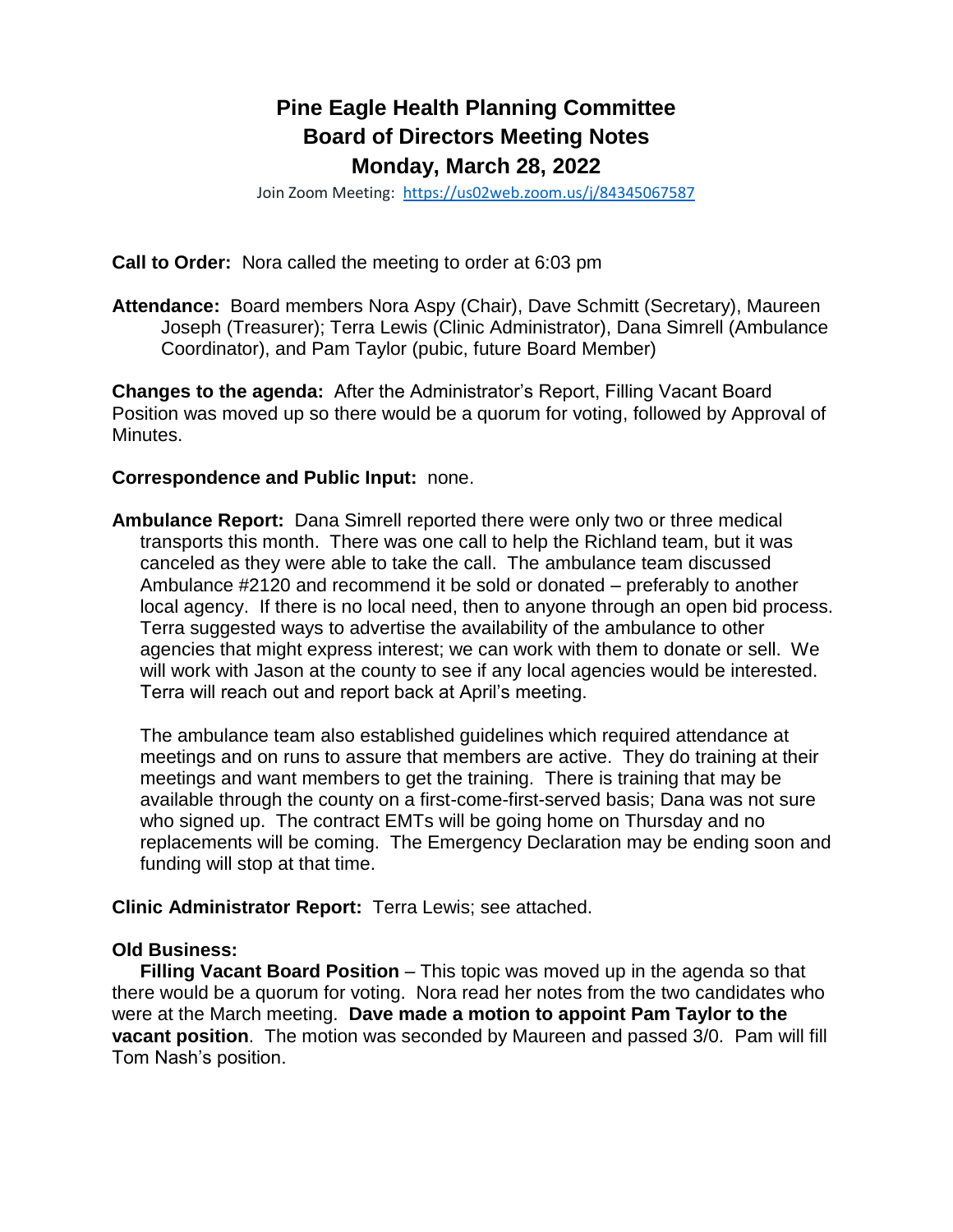**Approval of minutes: Maureen made a motion to approve the minutes of the January 24 and February 28, 2022 meetings**. Pam seconded the motion which passed 4/0.

## **Committees:**

## **Finance**

- **Financial Statements** Terra presented the Clinic, Ambulance, and Building Fund Profit and Loss Reports for calendar year 2021 and explained various line items of note. **Dave made a motion to approve the Clinic, Ambulance, and Building Fund Profit and Loss Statements**. It was seconded by Maureen and passed 4/0.
- **Collections** Terra made a recommendation to send several accounts to collections as contacts with the people have been exhausted and the bills are over 6 months old. **Dave made a motion to send all the accounts to sollections.** Maureen seconded the motion which passed 4/0.

## **Patient Surveys:**

Dave reported that no surveys were received.

## **Building:**

**Generator update** – Terra is still waiting for Joey to get the final test run and an explanation of the internal alarm process. Everything is working.

**Improving the Access Doors** – Terra had sent out a draft of a request for proposal to Board members for review. All were OK with it. She will publish it in local newspapers and send to the company Tom Nash worked with.

#### **Old Business**

**Policy revisions** – no progress.

# **New Business**

- **Vacant Board Positions** Nora noted that Britt, Dave, and her positions are up for election. We are late in the process and need to get nominations for open positions. Nora will not be running again, so her position is open. Dave suggested that if Britt and he are willing to run and Betsy is willing to run for Nora's position, all three candidate positions would have candidates. Nora agreed to contact Britt and Betsy to ask if they are willing to run so that there will be adequate numbers of candidates on the ballot. Dave noted that we need to approve the ballot at the April meeting.
- **Contract Renews** Terra sent the contracts out earlier to Board members for comment and made changes suggested by Nora. Corey Ham's was updated to show current date and the "current IRS rate" for wages, as they change each year. By doing this we will not have to change the contract as the rate changes. Drs. Defrees and Smithson's contracts show an increased expense from \$50 to \$100/mo. to help cover insurance. Kate Grace's did not change. Dave asked about our commitment to review her wages to reflect increased patient visits.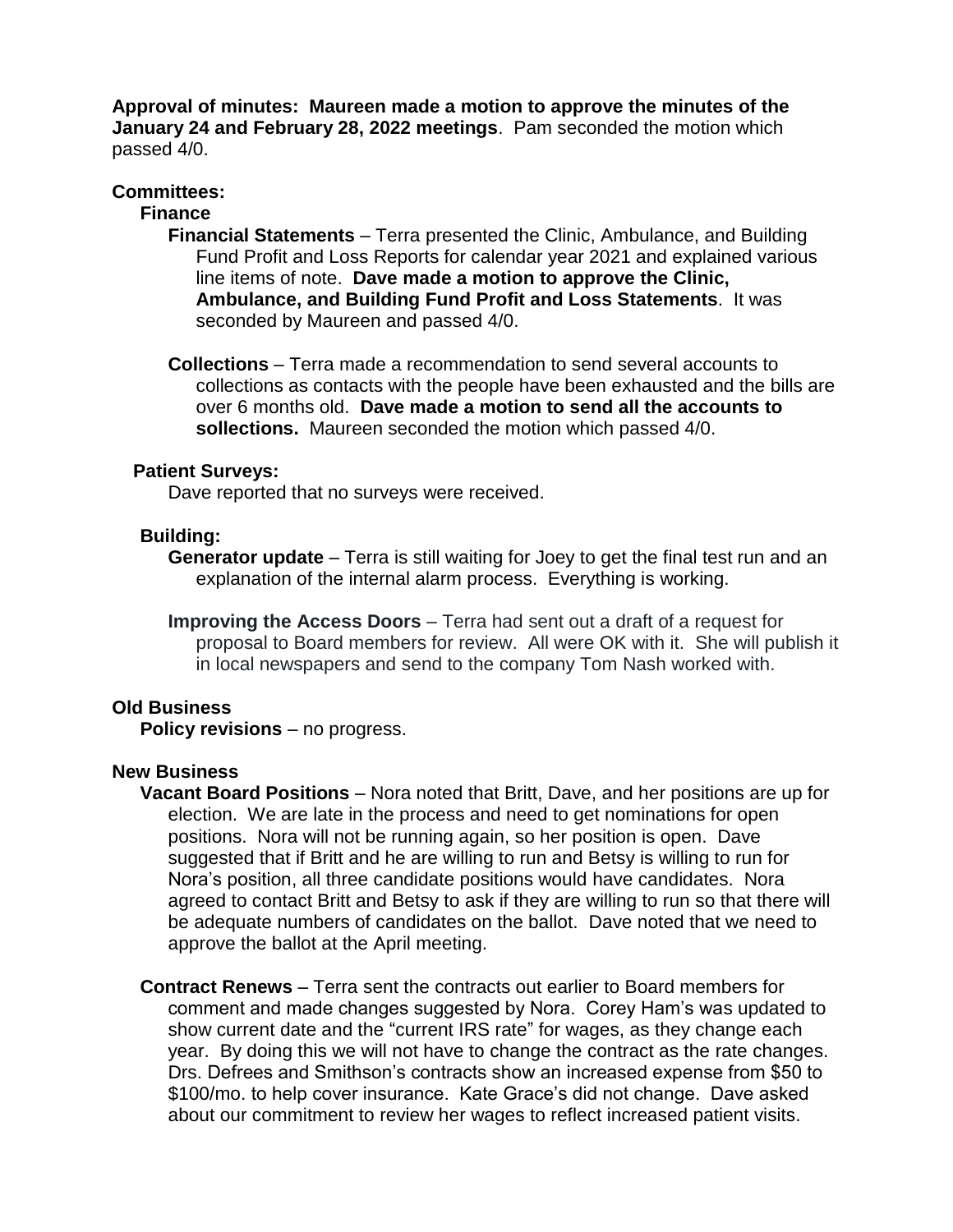Terra said they had discussed that, and she is fine with the current wage. **Dave made the motion to approve the contracts as revised by Terra.** The motion was seconded by Pam and passed 4/0.

**Kate's request to work as a LOCUM** – Terra shared that Kate is wanting to continue her relationship with the LOCUM agency she has been working with. She would use her vacation time so that it would not detract from her Clinic responsibilities or increase our costs. **Pam made a motion to approve allowing Kate to continue work as a LOCUM.** The motion was seconded by Dave and passed 4/0.

**Funding Plan if FEMA does not pay for Emergency EMTs** – Terra reported that there is no way to estimate the cost if FEMA does not pay. The State and County have stated that they will work to eliminate any additional expense on our part. If we need to pay anything, it would come out of the Edward Jones account or a loan. Until it happens, we will not be able to react. We will not be replacing the EMTs, as the future of the Governor's State of Emergency Declaration is unclear and may be ending soon.

**Board Member Comments:** Welcome to the Board, Pam.

**Next Meeting date:** April 25, 2022

**Topics for Next Meeting:** financial reports**,** 3 rd ambulance future, use of Dentist space, patient surveys, update on automatic doors, and elections (approval of ballot).

# **Assignments:**

| Research interest in the extra ambulance                            |
|---------------------------------------------------------------------|
| Publish Request for Proposals for access doors                      |
| Draft policy on payments                                            |
| Get together with Pam and Maureen for orientation                   |
| Draft Ambulance Handbook to reflect attendance policy               |
| Contact Britt and Betsy to see if they will run for board positions |
|                                                                     |

# **Adjourned at 7:00 p.m.**

Minutes prepared by Dave Schmitt (04-11-2022) from Zoom recording.

# **Attachments:**

## **Pine Eagle Health Planning Committee Board Meeting March 28th, 2022 Administrator Report Terra Lewis**

**Unfortunately, I forgot all my stats in Halfway and I'm logging in remote from Boise.** 

# **General Updates:**